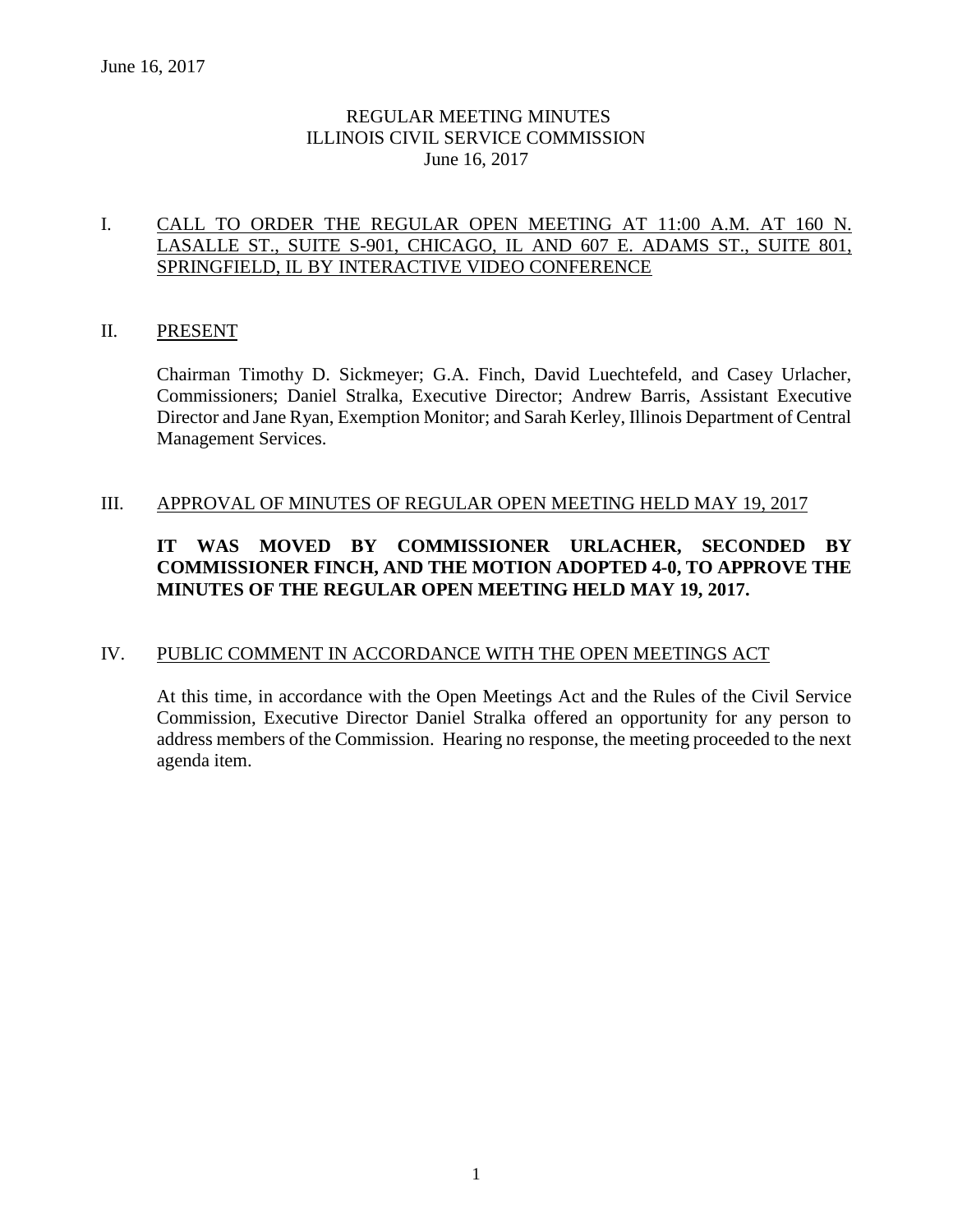#### $V<sub>r</sub>$ EXEMPTIONS UNDER SECTION 4d(3) OF THE PERSONNEL CODE

# A. Report on Exempt Positions from Department of Central Management Services

| <u>Agency</u> | Total<br>Employees | Number of Exempt<br>Positions |
|---------------|--------------------|-------------------------------|
|               |                    |                               |
|               |                    |                               |
|               |                    |                               |
|               |                    |                               |
|               |                    |                               |
|               |                    |                               |
|               |                    |                               |
|               |                    |                               |
|               |                    |                               |
|               |                    |                               |
|               |                    |                               |
|               |                    |                               |
|               |                    |                               |
|               |                    |                               |
|               |                    |                               |
|               |                    |                               |
|               |                    |                               |
|               |                    |                               |
|               |                    |                               |
|               |                    |                               |
|               |                    |                               |
|               |                    |                               |
|               |                    |                               |
|               |                    |                               |
|               |                    |                               |
|               |                    |                               |
|               |                    |                               |
|               |                    |                               |
|               |                    |                               |
|               |                    |                               |
|               |                    |                               |
|               |                    |                               |
|               |                    |                               |
|               |                    |                               |
|               |                    |                               |
|               |                    |                               |
|               |                    |                               |
|               |                    |                               |
|               |                    |                               |
|               |                    |                               |
|               |                    |                               |
|               |                    |                               |
|               |                    |                               |
|               |                    |                               |
|               |                    |                               |
|               |                    |                               |
|               |                    |                               |
|               |                    |                               |
|               |                    |                               |
|               |                    |                               |
|               |                    |                               |
|               |                    |                               |
|               |                    |                               |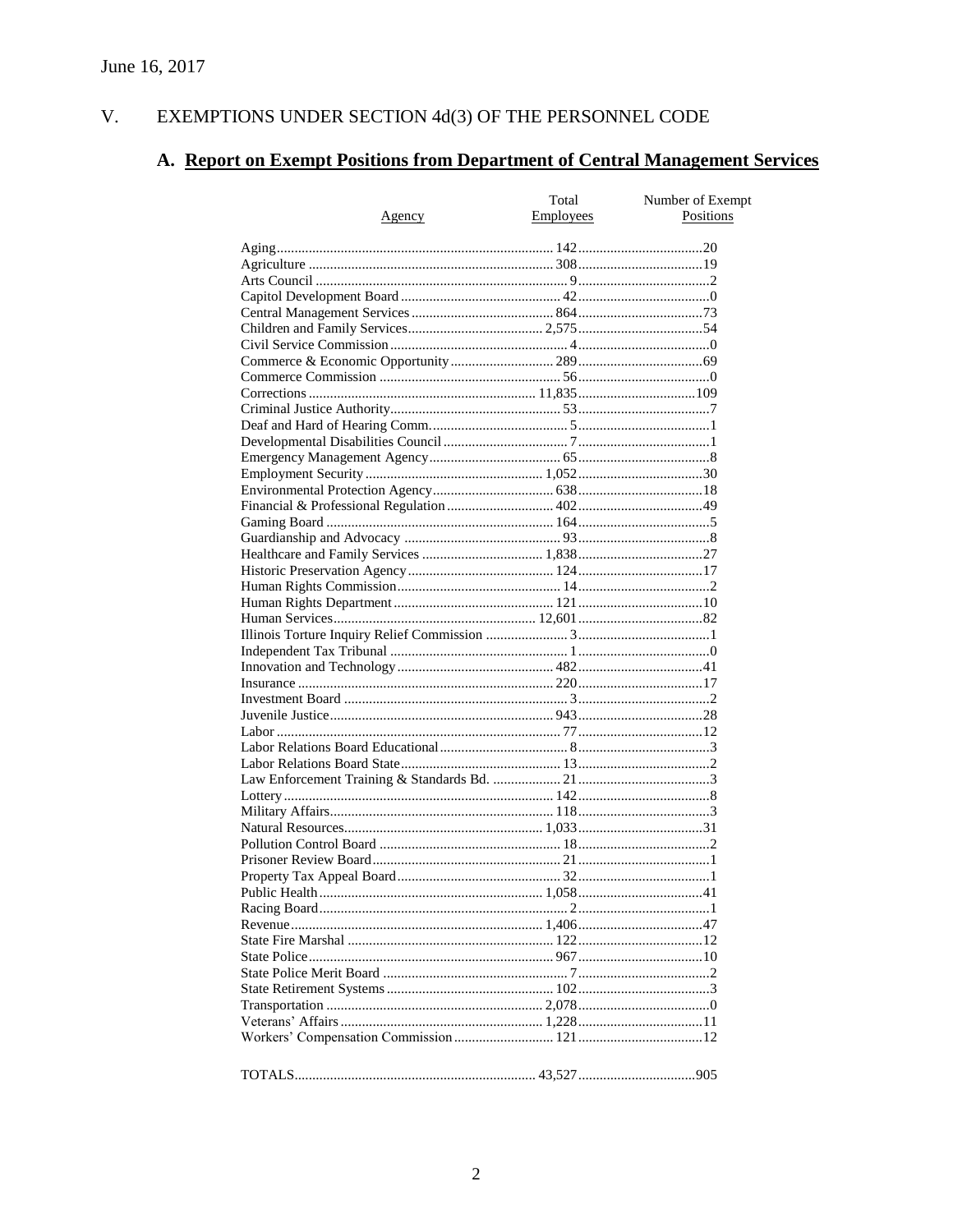## **B. Governing Rule – Section 1.142 Jurisdiction B Exemptions**

- a) The Civil Service Commission shall exercise its judgment when determining whether a position qualifies for exemption from Jurisdiction B under Section 4d(3) of the Personnel Code. The Commission will consider any or all of the following factors inherent in the position and any other factors deemed relevant to the request for exemption:
	- 1) The amount and scope of principal policy making authority;
	- 2) The amount and scope of principal policy administering authority;
	- 3) The amount of independent authority to represent the agency, board or commission to individuals, legislators, organizations or other agencies relative to programmatic responsibilities;
	- 4) The capability to bind the agency, board or commission to a course of action;
	- 5) The nature of the program for which the position has principal policy responsibility;
	- 6) The placement of the position on the organizational chart of the agency, board or commission;
	- 7) The mission, size and geographical scope of the organizational entity or program within the agency, board or commission to which the position is allocated or detailed.
- b) The Commission may, upon its own action after 30 days notice to the Director of Central Management Services or upon the recommendation of the Director of the Department of Central Management Services, rescind the exemption of any position that no longer meets the requirements for exemption set forth in subsection (a). However, rescission of an exemption shall be approved after the Commission has determined that an adequate level of managerial control exists in exempt status that will insure responsive and accountable administrative control of the programs of the agency, board or commission.
- c) For all positions currently exempt by action of the Commission, the Director of Central Management Services shall inform the Commission promptly in writing of all changes in essential functions, reporting structure, working title, work location, position title, position number or specialized knowledge, skills, abilities, licensure or certification.
- d) Prior to granting an exemption from Jurisdiction B under Section 4d(3) of the Personnel Code, the Commission will notify the incumbent of the position, if any, of its proposed action. The incumbent may appear at the Commission meeting at which action is to be taken and present objections to the exemption request.

(Source: Amended at 34 Ill. Reg. 3485, effective March 3, 2010)

\* \* \*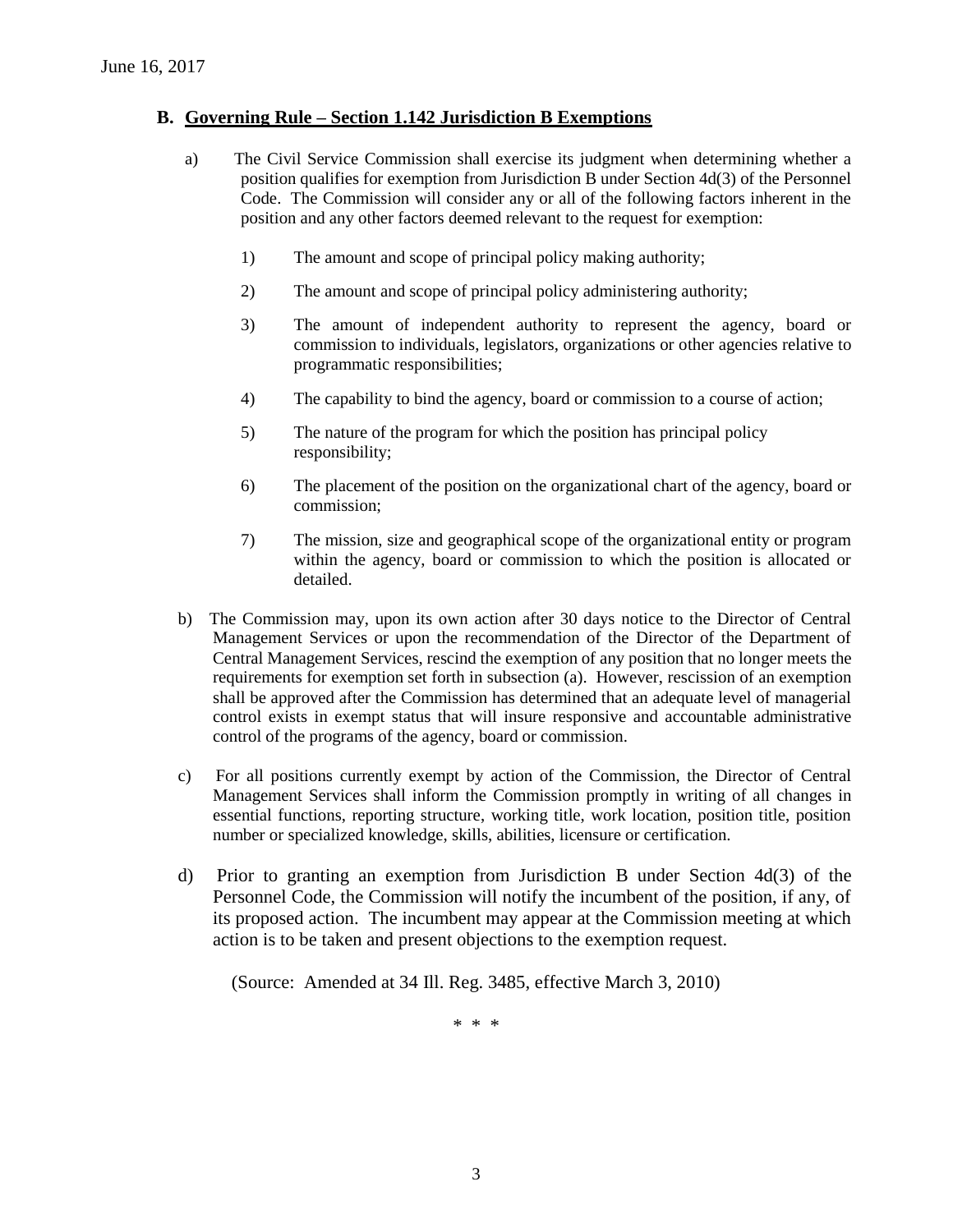# **C. Requests for 4d(3) Exemption**

Exemption Monitor Jane Ryan reported the following:

 $\triangleright$  Item C is a request from the Department of Central Management Services (CMS) for renewed exemption of the Deputy Director of the Bureau of Administrative Hearings which reports to the Director. This position was previously approved for a one-year term based upon the Executive Order (2016-06) creating the Bureau as a pilot program. That order expires June 30, 2017. CMS assured Staff that a new Executive Order will be issued on or before June 30, 2017 with revisions to establish the Bureau permanently. The position maintains its principal policy making authority. Staff recommended approval of this exemption request but for an additional one-year period. The recommendation for a one-year term was due to not having new Executive Order available for review. If the updated Executive Order is not issued on or before June 30, 2017, the position will be placed up for rescission on the August 2017 agenda.

The incumbent, Sarah Kerley, confirmed the information was accurate. Jane Ryan indicated the agency can return to the Commission to request the exemption be made permanent any time prior to June 2018 once a new Executive Order is issued.

# **IT WAS MOVED BY COMMISSIONER FINCH, SECONDED BY COMMISSIONER URLACHER, AND THE MOTION ADOPTED 4-0 TO GRANT THE EXEMPTION REQUEST FOR THE FOLLOWING POSITION FOR A PERIOD OF ONE YEAR:**

**C: Deputy Director, Bureau of Administrative Hearings (CMS)**

# **The following 4d(3) exemption request was granted on June 16, 2017 for a period of one year:**

| <b>Position Number</b>  | $40070 - 37 - 00 - 030 - 00 - 01$ <sup>1</sup>     |
|-------------------------|----------------------------------------------------|
| <b>Functional Title</b> | Deputy Director, Bureau of Administrative Hearings |
| Incumbent               | Sarah Kerley                                       |
| Supervisor              | Director                                           |
| Location                | <b>Sangamon County</b>                             |

#### **C. Illinois Department of Central Management Services**

 $\overline{a}$ 

<sup>&</sup>lt;sup>1</sup> The position was granted exemption on June 17, 2016 for a period of one year.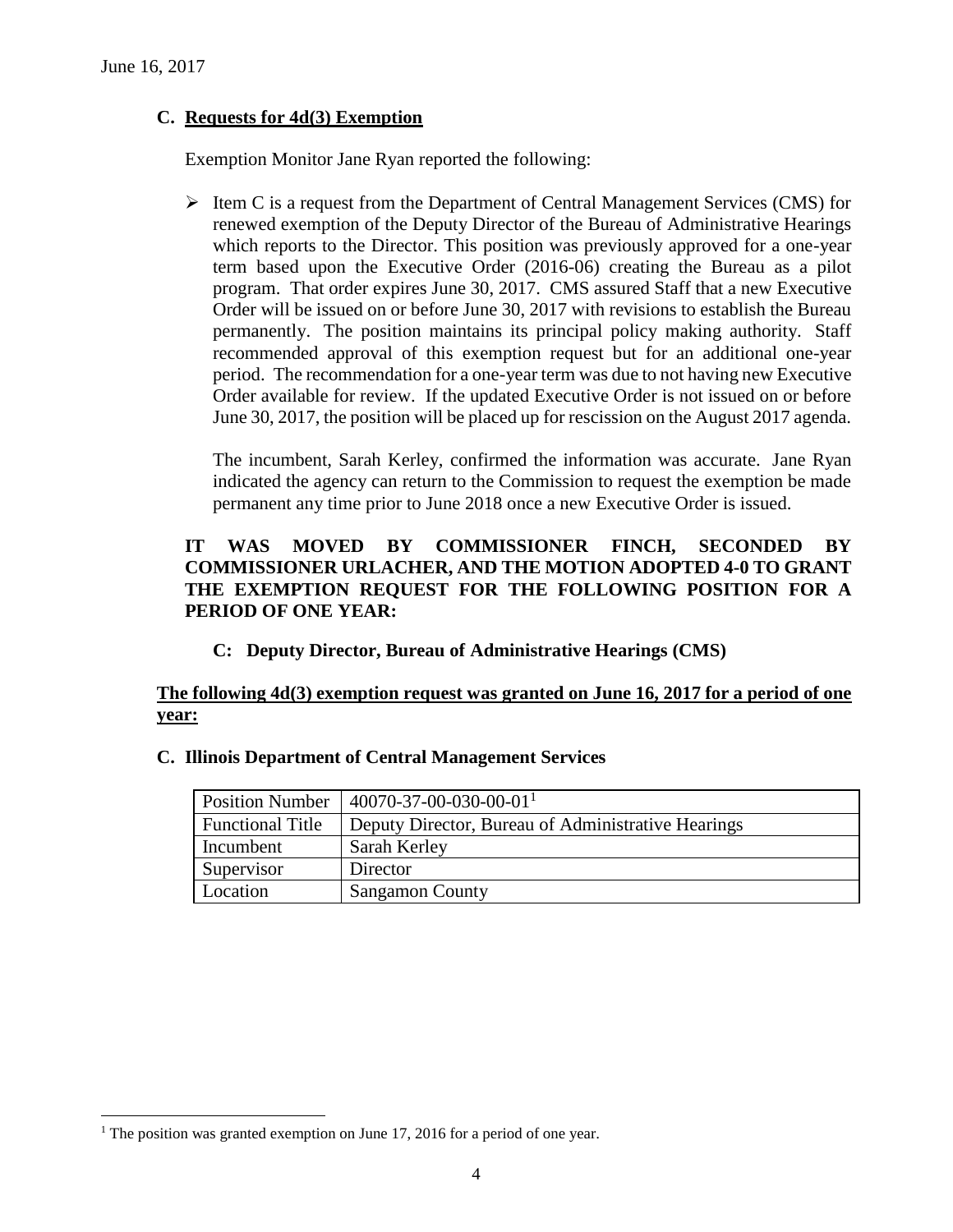# VI. CLASS SPECIFICATIONS

#### **A. Governing Rule – Section 1.45 Classification Plan**

The Commission will review the class specifications requiring Commission approval under the Classification Plan and will approve those that meet the requirements of the Personnel Code and Personnel Rules and conform to the following accepted principles of position classification:

- a) The specifications are descriptive of the work being done or that will be done;
- b) Identifiable differentials are set forth among classes that are sufficiently significant to permit the assignment of individual positions to the appropriate class;
- c) Reasonable career promotional opportunities are provided;
- d) The specifications provide a reasonable and valid basis for selection screening by merit examinations;
- e) All requirements of the positions are consistent with classes similar in difficulty, complexity and nature of work.

## **B. None submitted**

**IT WAS MOVED BY COMMISSIONER LUECHTEFELD, SECONDED BY COMMISSIONER URLACHER, AND THE MOTION ADOPTED 4-0 TO DISAPPROVE ANY CLASS SPECIFICATIONS RECEIVED BY THE COMMISSION STAFF NOT CONTAINED IN THIS AGENDA TO ALLOW ADEQUATE STUDY.** 

#### VII. PERSONNEL RULES

# **A. Civil Service Commission Governing Rule – Section 1.310 Personnel Rules**

The Commission has power to disapprove new rules or amendments to existing rules submitted by the Director of Central Management Services. Such proposed new rules or amendments of existing rules submitted to the Commission shall be accompanied by a report of proceedings attending the prior public hearing required by law with respect to them. If the Commission does not disapprove new rules or any amendment to existing rules within 30 days following the receipt from the Director of Central Management Services, the new rules or amendments have the force and effect of law after filing by the Director with the Secretary of State.

#### **B. None submitted**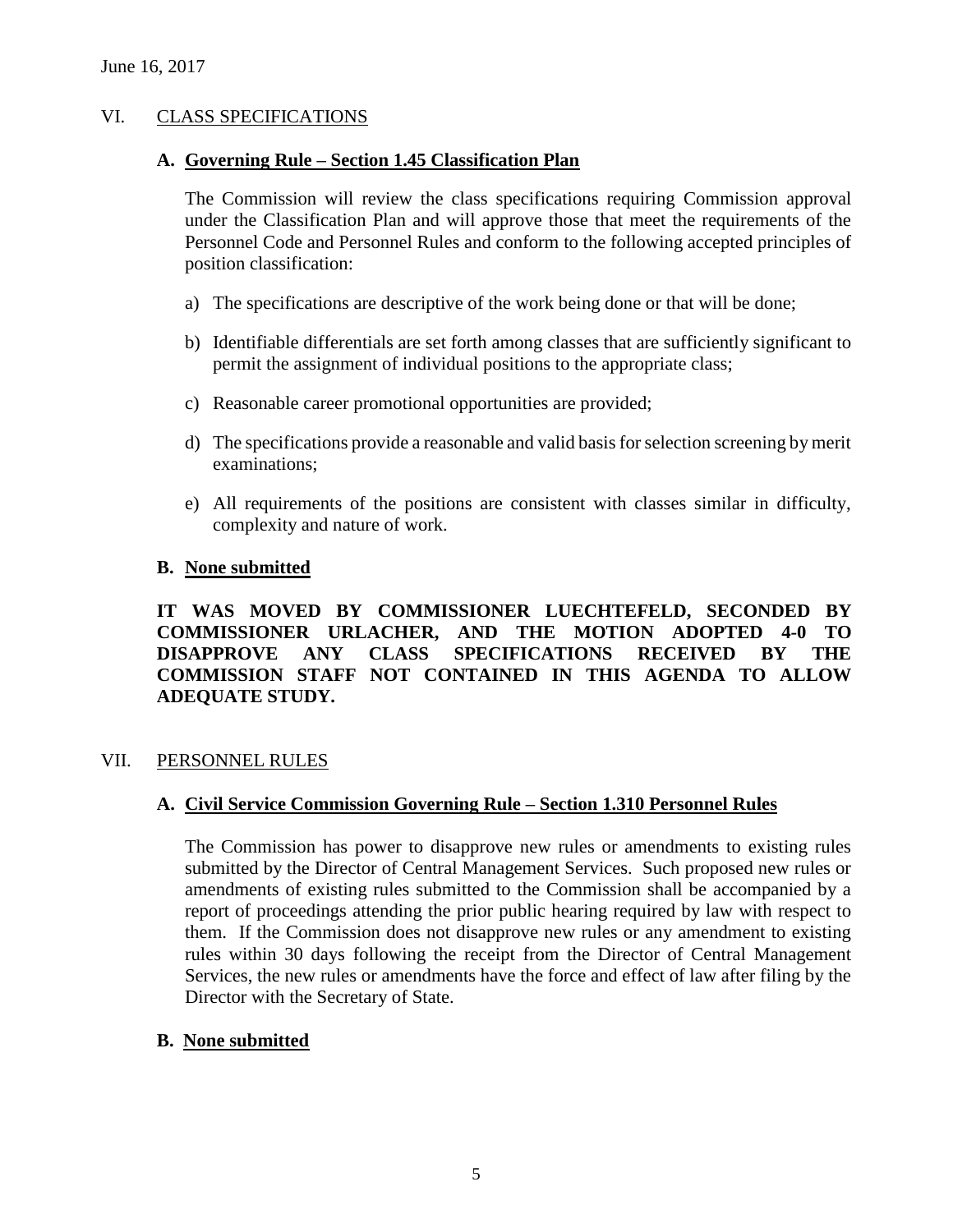**IT WAS MOVED BY COMMISSIONER LUECHTEFELD, SECONDED BY COMMISSIONER URLACHER, AND THE MOTION ADOPTED 4-0 TO DISAPPROVE ANY AMENDMENTS TO PERSONNEL RULES RECEIVED BY THE COMMISSION STAFF BUT NOT CONTAINED IN THIS AGENDA TO ALLOW ADEQUATE STUDY.** 

#### VIII. MOTION TO CLOSE A PORTION OF THE MEETING

**IT WAS MOVED BY COMMISSIONER URLACHER, SECONDED BY COMMISSIONER FINCH, AND BY ROLL CALL VOTE THE MOTION ADOPTED 4-0 TO CLOSE A PORTION OF THE MEETING PURSUANT TO SUBSECTIONS 2(c)(1), 2(c)(4), AND 2(c)(11) OF THE OPEN MEETINGS ACT.**

| SICKMEYER   | YES | <b>FINCH</b>    | YES  |
|-------------|-----|-----------------|------|
| LUECHTEFELD | YES | <b>URLACHER</b> | YES. |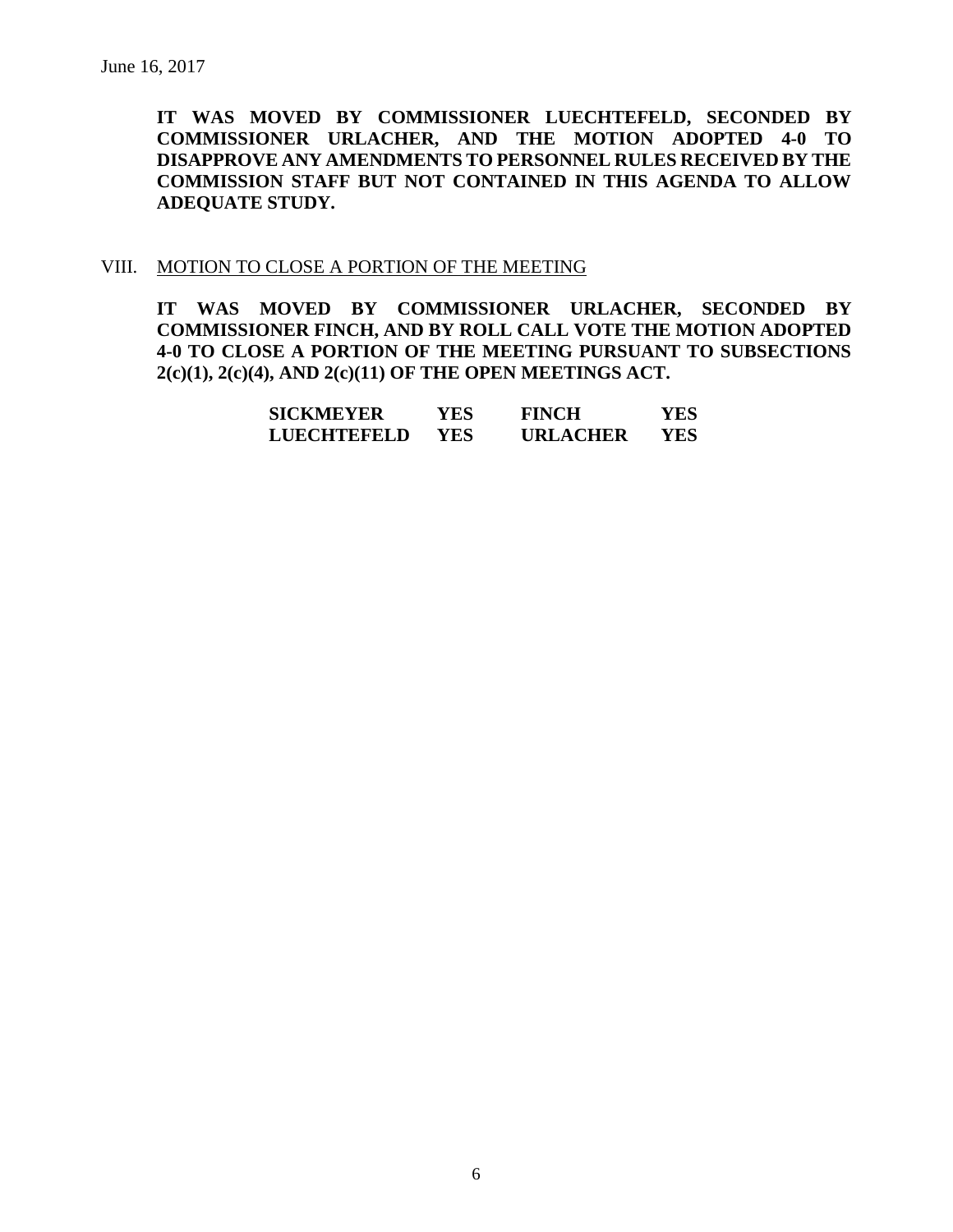### IX. RECONVENE THE OPEN MEETING

Upon due and proper notice, the regular open meeting of the Illinois Civil Service Commission was reconvened at 160 N. LaSalle St., Suite S-901, Chicago, IL and 607 E. Adams St., Suite 801, Springfield, IL by interactive video conference at 11:37 a.m.

#### PRESENT

Chairman Timothy D. Sickmeyer; G.A. Finch, David Luechtefeld and Casey Urlacher, Commissioners; Daniel Stralka, Executive Director; and Andrew Barris, Assistant Executive Director.

#### X. NON-MERIT APPOINTMENT REPORT

Set forth below is the number of consecutive non-merit appointments made by each agency as reported by Central Management Services. Executive Director Stralka noted that Staff recently spoke with our agency contact at the Department of Innovation and Technology to identify someone who can assist in breaking this report down so the Commission can be assured it is providing accurate information. There has yet to be a response.

| Agency                                 |                | $4/3017$ 5/31/17 5/31/16 |                |
|----------------------------------------|----------------|--------------------------|----------------|
| Agriculture                            | 1              | 1                        | 3              |
| <b>Central Management Services</b>     | 3              | 3                        | 6              |
| <b>Children and Family Services</b>    | 1              | 1                        | $\overline{2}$ |
| Commerce and Economic Opportunity      | 1              | 3                        | $\theta$       |
| <b>Emergency Management Agency</b>     | $\overline{0}$ | $\boldsymbol{0}$         | 1              |
| <b>Employment Security</b>             | $\overline{0}$ | $\bf{0}$                 | 3              |
| Financial and Professional Regulation  | 1              | 1                        | $\overline{2}$ |
| Guardianship and Advocacy              | 1              | $\mathbf{1}$             | $\overline{0}$ |
| <b>Healthcare and Family Services</b>  | 6              | 6                        | $\overline{7}$ |
| <b>Historic Preservation Agency</b>    | $\theta$       | $\boldsymbol{0}$         | $\mathbf{1}$   |
| <b>Human Services</b>                  | 14             | 13                       | 19             |
| Insurance                              | 0              | $\boldsymbol{0}$         | $\overline{2}$ |
| Juvenile Justice                       | 1              | 1                        | $\overline{0}$ |
| <b>Labor Relations Board-Education</b> | $\overline{0}$ | $\mathbf{1}$             | $\overline{0}$ |
| Lottery                                | $\theta$       | $\mathbf{1}$             | $\overline{0}$ |
| <b>Natural Resources</b>               | 9              | 10                       | 30             |
| Property Tax Appeal Board              | 1              | $\mathbf{1}$             | $\overline{0}$ |
| Revenue                                | 1              | 1                        | $\theta$       |
| <b>State Fire Marshal</b>              | $\overline{2}$ | $\overline{2}$           | $\overline{0}$ |
| <b>State Police</b>                    | 1              | 1                        | 0              |
| <b>State Retirement Systems</b>        | $\overline{0}$ | 1                        | $\overline{4}$ |
| Veterans' Affairs                      | $\overline{2}$ | $\overline{2}$           | $\overline{0}$ |
| Workers' Compensation Commission       | $\overline{0}$ | $\boldsymbol{0}$         | $\overline{2}$ |
| <b>Totals</b>                          | 45             | 50                       | 82             |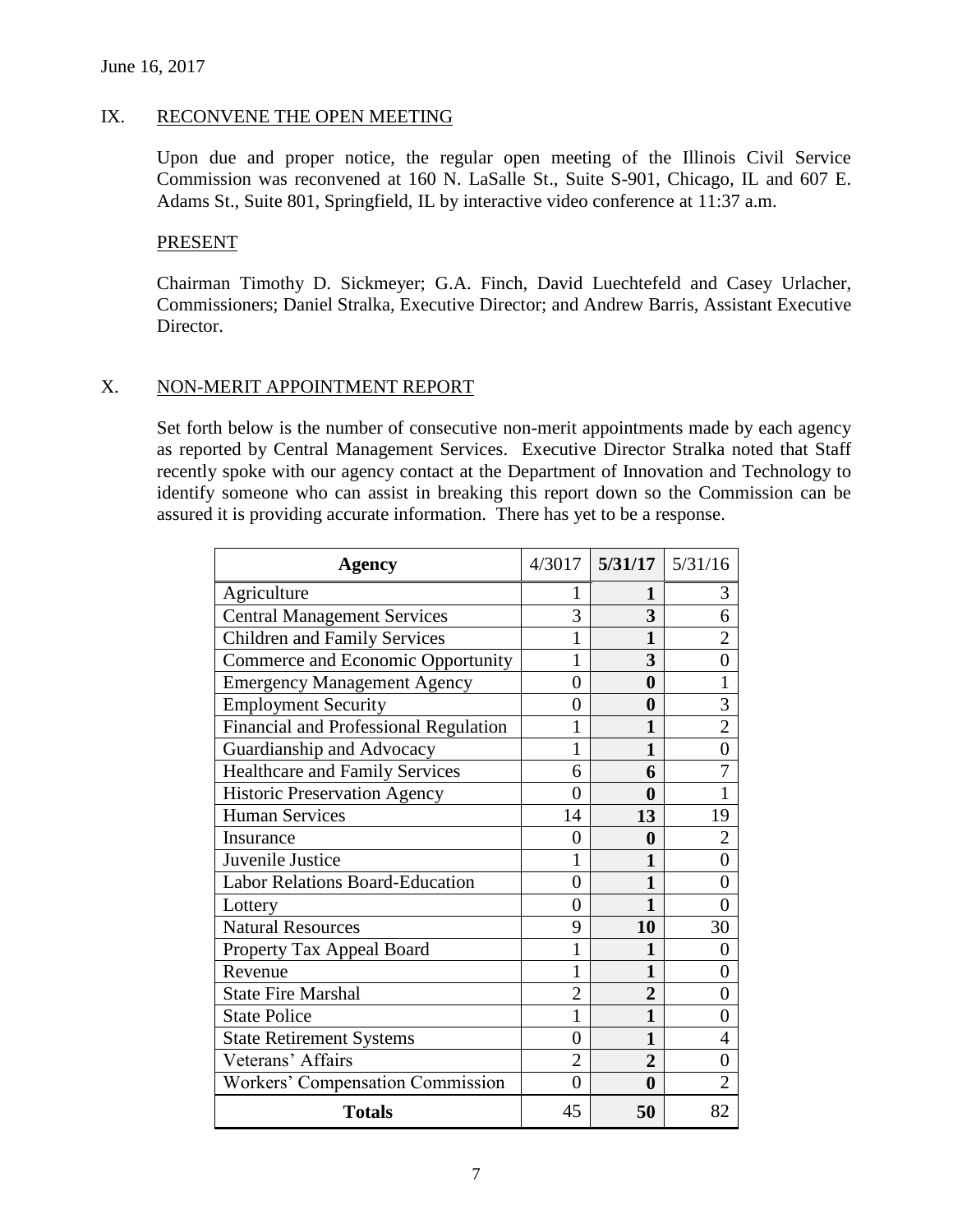# XI. INTERLOCUTORY APPEALS

#### **DA-39-17**

| Employee | Bridget M. Damper      | <b>Appeal Date</b>   | 4/11/17                           |
|----------|------------------------|----------------------|-----------------------------------|
| Agency   | <b>Human Services</b>  | <b>Decision Date</b> | 5/31/17                           |
| Type     | Discharge              | ALJ                  | <b>Andrew Barris</b>              |
| Issue    | Failure to appear at   | Proposal for         | Dismissed for default, subject to |
|          | scheduled hearing date | Decision             | approval of Commission.           |

**IT WAS MOVED BY COMMISSIONER URLACHER, SECONDED BY COMMISSIONER LUECHTEFELD, AND BY ROLL CALL VOTE OF 4-0 THE MOTION ADOPTED TO AFFIRM AND ADOPT THE PROPOSAL FOR DECISION OF THE ADMINISTRATIVE LAW JUDGE TO DISMISS THE APPEAL.**

| <b>SICKMEYER</b>   | YES  | <b>FINCH</b>    | YES |
|--------------------|------|-----------------|-----|
| <b>LUECHTEFELD</b> | YES. | <b>URLACHER</b> | YES |

#### **RV-12-17**

| Employee | <b>Jeffrey Atterberry</b>                                 | <b>Appeal Date</b>       | 9/06/16                                                                 |
|----------|-----------------------------------------------------------|--------------------------|-------------------------------------------------------------------------|
| Agency   | Financial & Professional<br><b>Regulation and Central</b> | <b>Decision Date</b>     | 14/28/17                                                                |
|          | <b>Management Services</b>                                |                          |                                                                         |
| Type     | <b>Rule Violation</b>                                     | ALJ                      | <b>Andrew Barris</b>                                                    |
| Issue    | Appeal was not timely filed                               | Proposal for<br>Decision | Dismissed for no jurisdiction,<br>subject to approval of<br>Commission. |

**IT WAS MOVED BY COMMISSIONER URLACHER, SECONDED BY COMMISSIONER FINCH, AND BY ROLL CALL VOTE OF 3-0 THE MOTION ADOPTED TO AFFIRM AND ADOPT THE PROPOSAL FOR DECISION OF THE ADMINISTRATIVE LAW JUDGE TO DISMISS THE APPEAL. CHAIRMAN SICKMEYER ABSTAINED.**

| <b>SICKMEYER</b>   |            | <b>FINCH</b>    | YES  |
|--------------------|------------|-----------------|------|
| <b>LUECHTEFELD</b> | <b>YES</b> | <b>URLACHER</b> | YES. |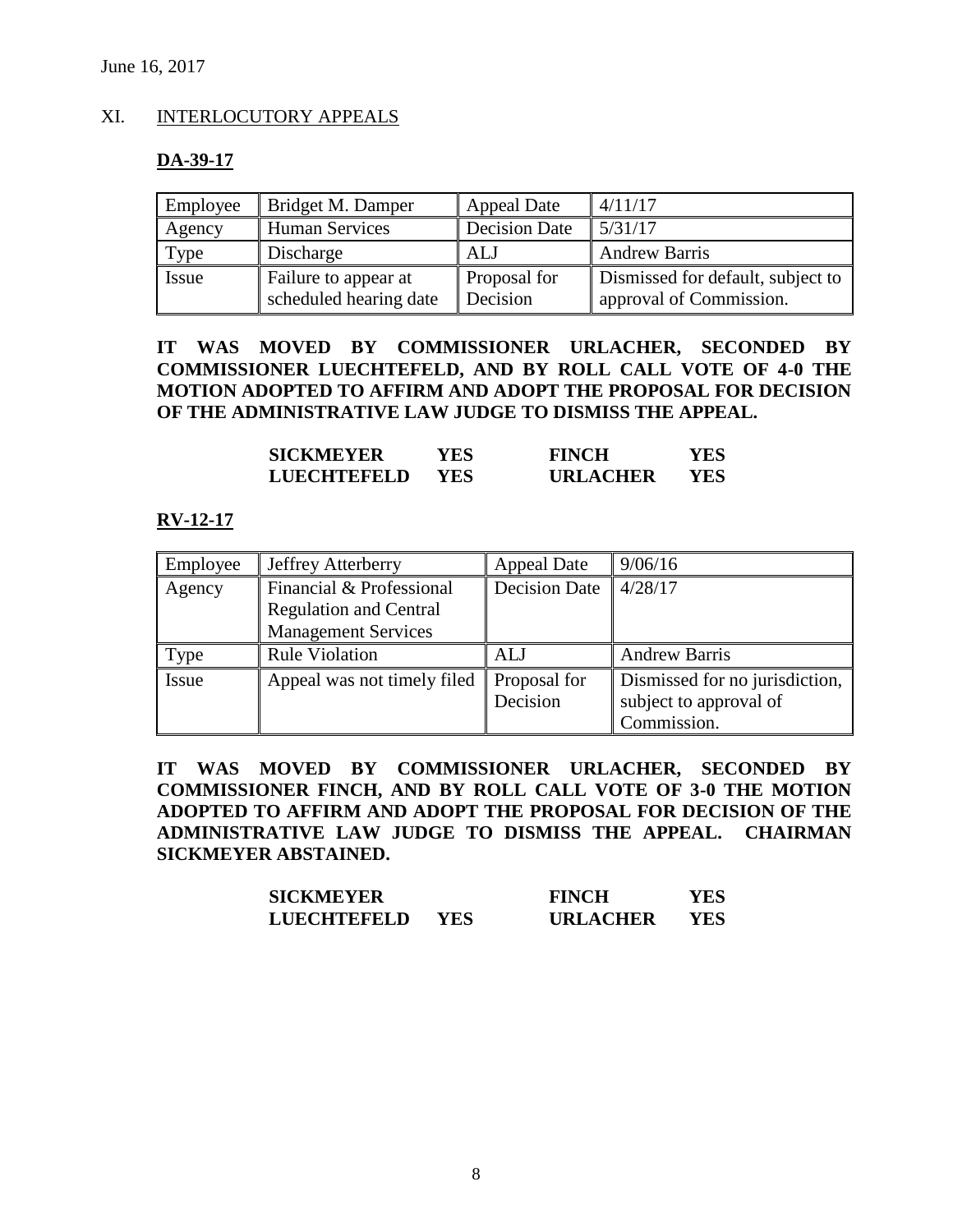## XII. PUBLICLY ANNOUNCED DECISIONS RESULTING FROM APPEALS

#### **DA-9-17**

| Employee    | Joseph Wheeler | <b>Appeal Date</b> | 8/03/16                        |
|-------------|----------------|--------------------|--------------------------------|
| Agency      | Human Services | Decision Date      | 6/02/17                        |
| Appeal Type | Discharge      | Proposal for       | Appeal upheld; discharge set   |
| <b>ALJ</b>  | Daniel Stralka | Decision           | aside in whole and employee to |
|             |                |                    | be reinstated.                 |

**IT WAS MOVED BY COMMISSIONER URLACHER, SECONDED BY COMMISSIONER LUECHTEFELD, AND BY ROLL CALL VOTE OF 4-0 THE MOTION ADOPTED TO AFFIRM AND ADOPT THE PROPOSAL FOR DECISION OF THE ADMINISTRATIVE LAW JUDGE THAT THE CHARGES HAVE NOT BEEN PROVEN BY A PREPONDERANCE OF THE EVIDENCE SO THE DISCHARGE IS SET ASIDE IN WHOLE AND JOSEPH WHEELER IS TO BE REINSTATED TO HIS POSITION OF SOCIAL SERVICES PROGRAM PLANNER 3.**

| <b>SICKMEYER</b>   | YES        | <b>FINCH</b>    | YES |
|--------------------|------------|-----------------|-----|
| <b>LUECHTEFELD</b> | <b>YES</b> | <b>URLACHER</b> | YES |

#### **DA-26-17**

| Employee    | Evan T. Guthrie      | <b>Appeal Date</b> | 11/28/16          |
|-------------|----------------------|--------------------|-------------------|
| Agency      | Transportation       | Decision Date      | 06/02/17          |
| Appeal Type | Discharge            | Proposal for       |                   |
| ALJ         | <b>Andrew Barris</b> | Decision           | Discharge upheld. |

**IT WAS MOVED BY COMMISSIONER URLACHER, SECONDED BY COMMISSIONER FINCH, AND BY ROLL CALL VOTE OF 4-0 THE MOTION ADOPTED TO AFFIRM AND ADOPT THE PROPOSAL FOR DECISION OF THE ADMINISTRATIVE LAW JUDGE TO UPHOLD THE DISCHARGE FOR THE REASONS SET FORTH IN THE PROPOSAL FOR DECISION DATED JUNE 2, 2017.**

| <b>SICKMEYER</b> | YES | <b>FINCH</b>    | YES. |
|------------------|-----|-----------------|------|
| LUECHTEFELD      | YES | <b>URLACHER</b> | YES. |

#### **S-32-17**

| Employee    | Charles L. Johnson   | Appeal Date   | 1/23/17            |
|-------------|----------------------|---------------|--------------------|
| Agency      | Human Services       | Decision Date | 6/02/17            |
| Appeal Type | Suspension           | Proposal for  |                    |
| AL.         | <b>Andrew Barris</b> | Decision      | Suspension upheld. |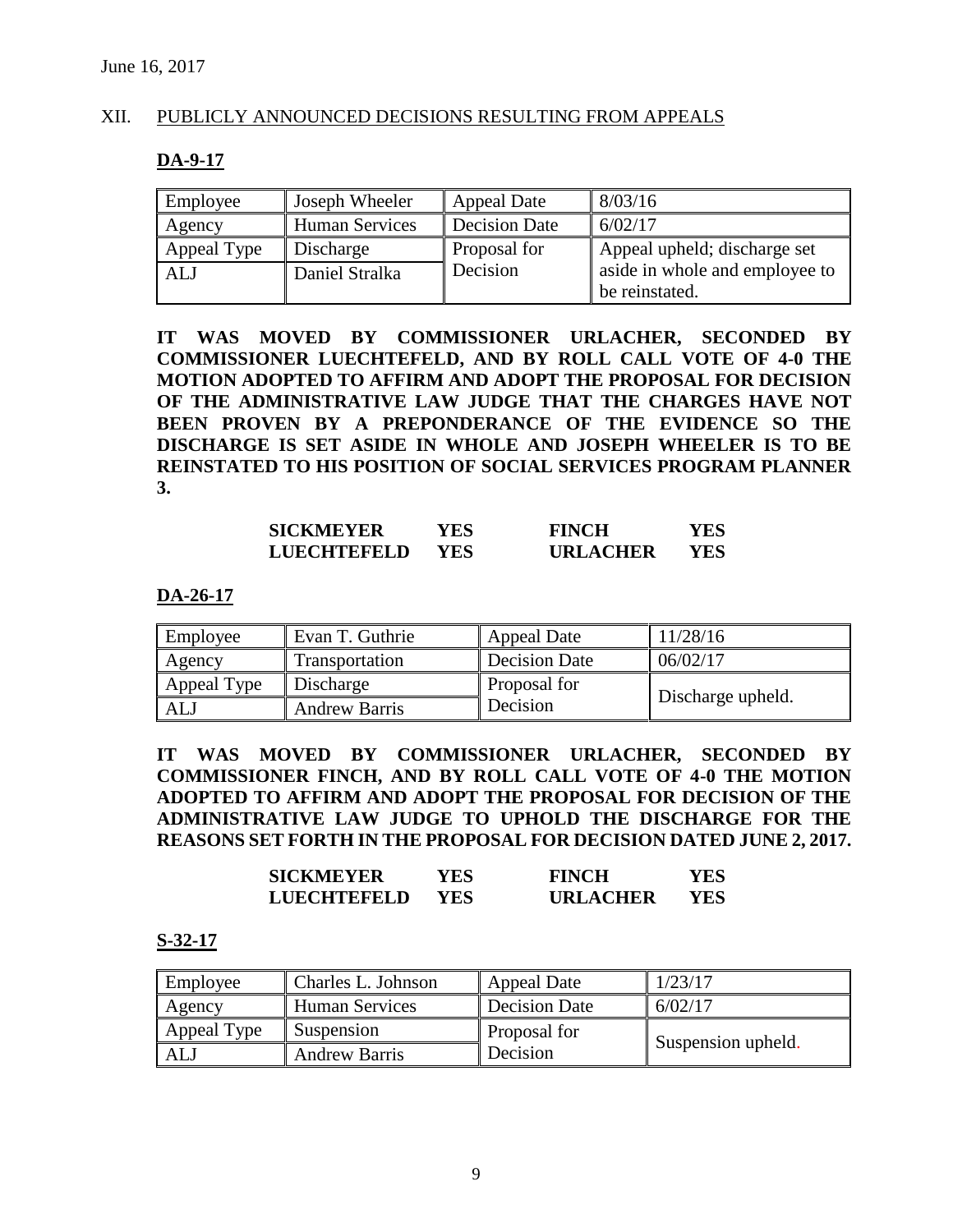**IT WAS MOVED BY COMMISSIONER URLACHER, SECONDED BY COMMISSIONER LUECHTEFELD, AND BY ROLL CALL VOTE OF 4-0 THE MOTION ADOPTED TO AFFIRM AND ADOPT THE PROPOSAL FOR DECISION OF THE ADMINISTRATIVE LAW JUDGE TO UPHOLD THE SUSPENSION FOR THE REASONS SET FORTH IN THE PROPOSAL FOR DECISION DATED JUNE 2, 2017.**

| <b>SICKMEYER</b>   | YES        | <b>FINCH</b>    | YES |
|--------------------|------------|-----------------|-----|
| <b>LUECHTEFELD</b> | <b>YES</b> | <b>URLACHER</b> | YES |

#### XIII. APPEALS TERMINATED WITHOUT DECISION ON THE MERITS

#### **DA-44-17**

| Employee    | Edward W. Curley     | <b>Appeal Date</b> | 5/19/17                                       |
|-------------|----------------------|--------------------|-----------------------------------------------|
| Agency      | Veterans' Affairs    | Decision Date      | 6/02/17                                       |
| Appeal Type | Discharge            |                    | Proposal for Decision   Dismissed; withdrawn. |
| ALJ         | <b>Andrew Barris</b> |                    |                                               |

#### **GT-21-17**

| Employee    | Velda Landrum-Babin          | <b>Appeal Date</b>   | 10/18/16                                      |
|-------------|------------------------------|----------------------|-----------------------------------------------|
| Agency      | Revenue                      | <b>Decision Date</b> | 05/23/17                                      |
| Appeal Type | <b>Geographical Transfer</b> |                      | Proposal for Decision   Dismissed; withdrawn. |
| ALJ         | <b>Andrew Barris</b>         |                      |                                               |

**IT WAS MOVED BY COMMISSIONER URLACHER, SECONDED BY COMMISSIONER FINCH, AND BY ROLL CALL VOTE OF 4-0 THE MOTION ADOPTED TO AFFIRM AND ADOPT THE PROPOSALS FOR DECISION OF THE ADMINISTRATIVE LAW JUDGE TO DISMISS THE APPEALS.**

| <b>SICKMEYER</b>   | YES | <b>FINCH</b>    | YES. |
|--------------------|-----|-----------------|------|
| <b>LUECHTEFELD</b> | YES | <b>URLACHER</b> | YES. |

#### XIV. REVIEW OF CLOSED MEETING MINUTES PURSUANT TO OPEN MEETINGS ACT

Assistant Executive Director Barris reported that after review of the Closed Meeting Minutes, the need for confidentiality still exists as to all those Minutes.

I**T WAS MOVED BY COMMISSIONER URLACHER, SECONDED BY COMMISSIONER, LUECHTEFELD AND THE MOTION ADOPTED 4-0 THAT AFTER REVIEW OF CLOSED MEETING MINUTES PURSUANT TO THE OPEN MEETINGS ACT, THE NEED FOR CONFIDENTIALITY STILL EXISTS AS TO ALL THOSE MINUTES.**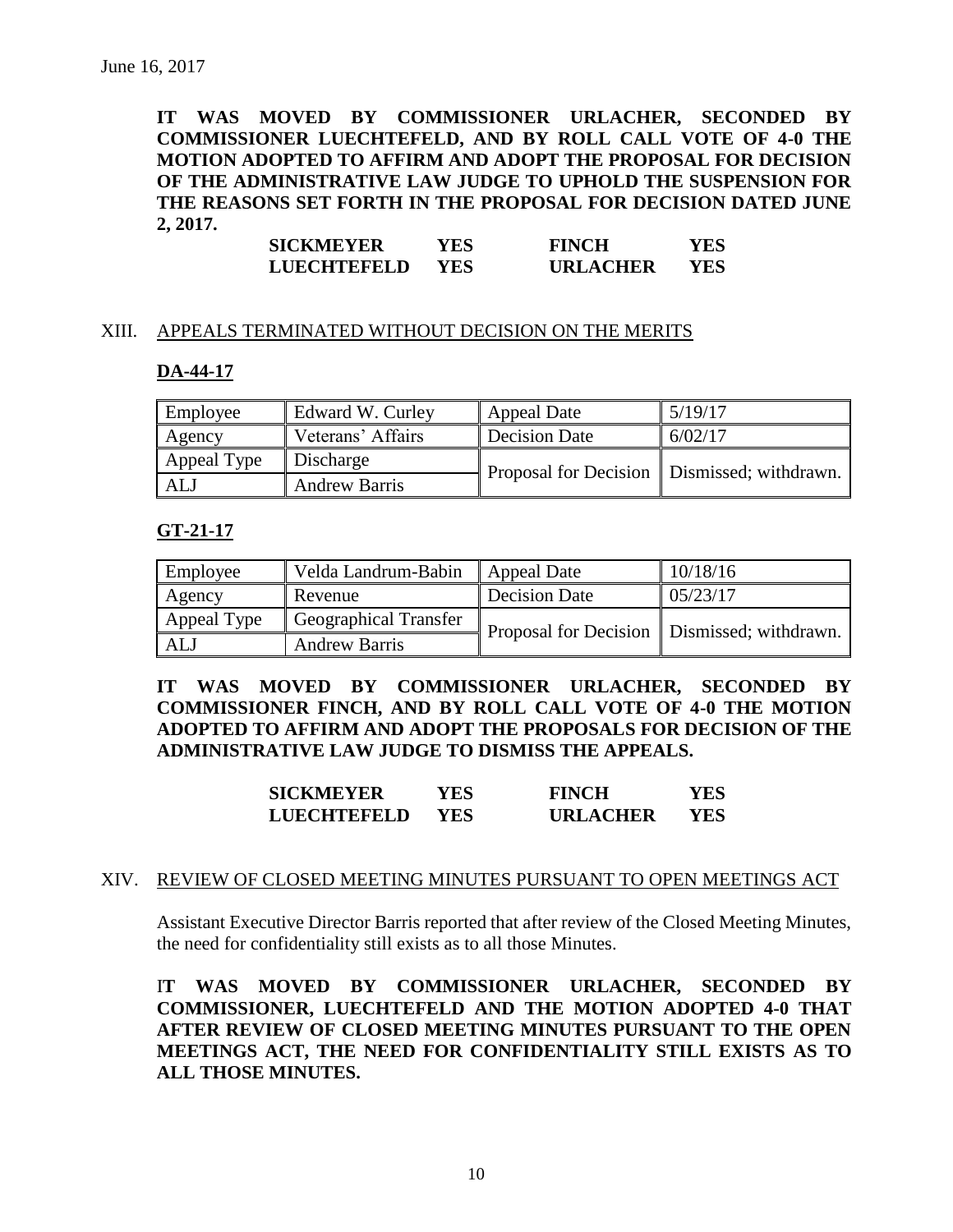#### XV. STAFF REPORT

Executive Director Daniel Stralka reported:

- $\triangleright$  Commissioner Urlacher was recommended for confirmation by the Senate Executive Appointments Committee on May 31.
- $\triangleright$  The entrance conference for the Commission's biannual compliance audit by the Office of the Auditor General occurred on June 13. He will keep the Commissioners advised as to its progress.
- $\triangleright$  He and Beckie Daniken met with Devin Whipple from the Department of Innovation and Technology on May 25 to formalize the Commission's Disaster Recovery Plan.
- $\triangleright$  Jane Ryan announced she will be retiring from her position of Exemption Monitor/Human Resources Manager effective June 30. Steps are being taken to provide her with a 75-day appointment until the position can be filled.
- $\triangleright$  Executive Order 17-2, which was discussed at the April meeting, proposed to consolidate the Human Rights Commission with the Department of Human Rights. The legislature voted against the consolidation.
- $\triangleright$  Jane Ryan was able to obtain the following information about Petitions for Exclusion pending at the Illinois Labor Relations Board. In May such a petition was approved for 17 Internal Security Investigator positions at the Department of Corrections. Approximately 40 other such petitions are pending before the Labor Board. The significance is excluded employees will have the Civil Service Commission as their sole forum to resolve workplace grievances such as discharge, layoff and technical rule violations.
- $\triangleright$  Chairman Sickmeyer confirmed that beginning on July 20, 2017 the regularly scheduled Commission meetings will be held on the third Thursday of each month at 11:00 a.m. He also announced that the August meeting will be held in Springfield exclusively. There will be no interactive video conference with the Chicago office that month. Andrew Barris was instructed to place a notice of this permanent meeting schedule change in accordance with the Open Meetings Act.

#### XVI. ANNOUNCEMENT OF NEXT MEETING

Announcement was made of the next regular open meeting to be held Thursday, July 20, 2017 at 11:00 a.m.

#### XVII. MOTION TO ADJOURN

# **IT WAS MOVED BY COMMISSIONER URLACHER, SECONDED BY COMMISSIONER LUECHTEFELD, AND THE MOTION ADOPTED 4-0 TO ADJOURN THE MEETING AT 11:45 A.M.**